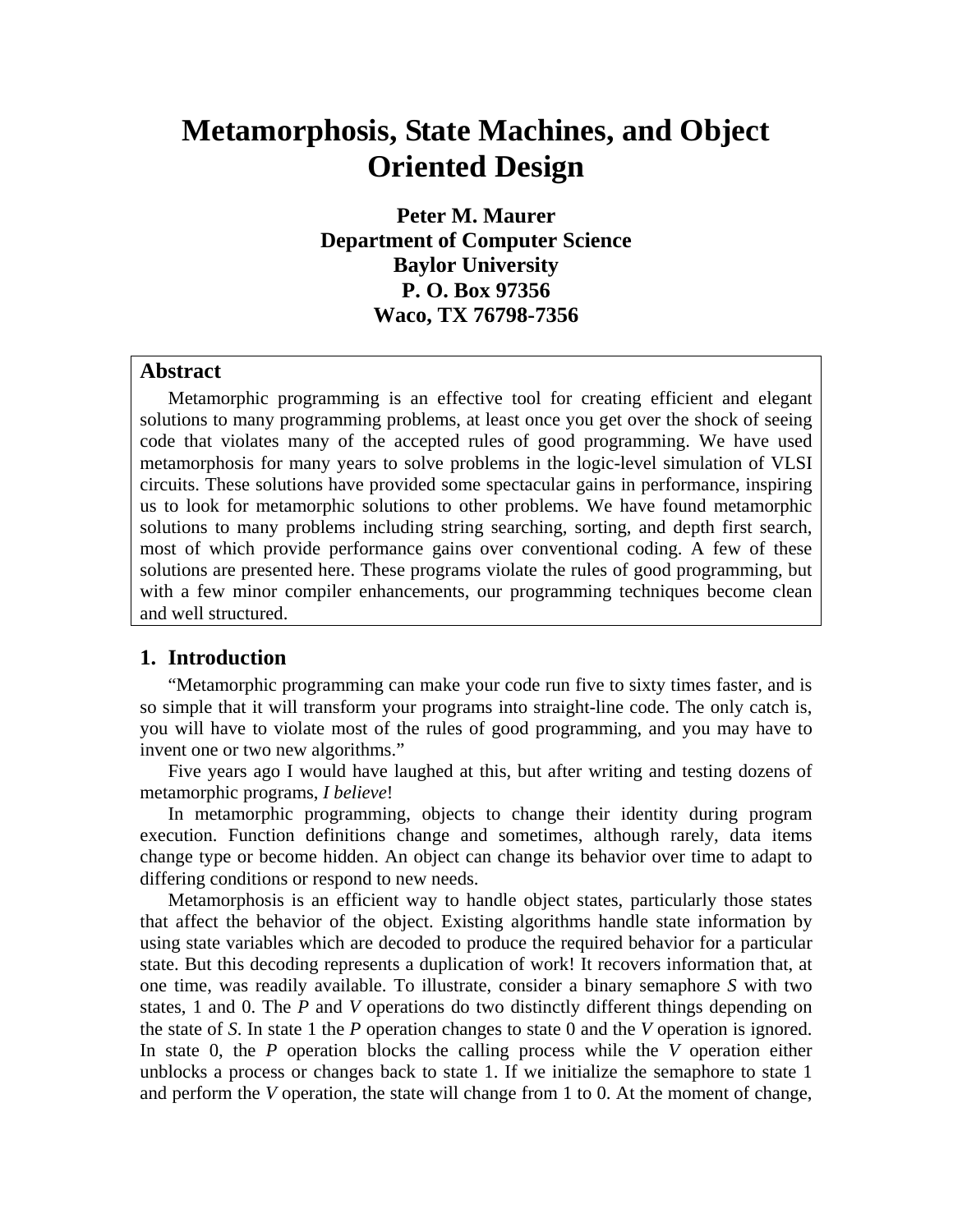the new behavior of the *P* and *V* functions is known. But in a typical implementation this knowledge is deliberately discarded. The state is encoded as a zero or a one, which must then be decoded by generic *P* and *V* functions to determine the correct behavior. It is more elegant and more efficient to have a separate set of *P* and *V* functions for each state. With such functions, it is no longer necessary to test the state, or even to record its value.

Let's assume that a semaphore has pointers to its P and V functions and that run-time binding is done using these pointers. The following code shows the new functions. (This isn't exactly legal C++, but you get the idea.)

| P0()                               | P1()                        |                        |
|------------------------------------|-----------------------------|------------------------|
| {                                  | $F = \Π$                    | Block Current Process; |
| $V = \&VI$                         | Queue Current Process;      |                        |
| $V0()$                             | V1()                        |                        |
| {                                  | $\{$ if (Process is queued) |                        |
| $\}$ <b>Frequency</b> $\&$ Unblock |                             |                        |
| $\}$ <b>Process;</b> \n            | else                        | {                      |
| $P = \&P0$                         | $V = \&V0$                  |                        |

When we replace the *P* and *V* functions, we are changing the semaphore's behavior and effectively changing its identity. In state 0 the semaphore is an object that does nothing. In state 1 it is an object that queues and dequeues processes.

## **2. Metamorphosis and Polymorphism**

Although metamorphosis may seem strange, it similar to the polymorphic types used in conventional object oriented programming. Using polymorphism it is possible to process a heterogeneous set of objects without using type-codes or type-decoding[1,2]. Metamorphosis is the extension of polymorphism to dynamic codes.

Metamorphosis can be implemented using mechanisms similar to those used to implement polymorphism. The key to polymorphism is, of course, the virtual function. (The term *polymorphism* can mean many different things, but here we use the term exclusively for types created using inheritance and virtual functions.) Unlike conventional functions, which are bound to their function calls at compile time, virtual functions are bound at run time. In the class definitions below, the pointer variable, *MyPtr*, can point to an object of type *MyPoly* or an object of type *MyDerv*. The executable code assigns a pointer of each type to *MyPtr*, and then calls *MyFunc*. Because *MyFunc* is bound at run-time, the two calls produce different results. The first call prints "Apple" while the second prints "Orange". If the binding had been done at compile time, both function calls would print the word "Apple".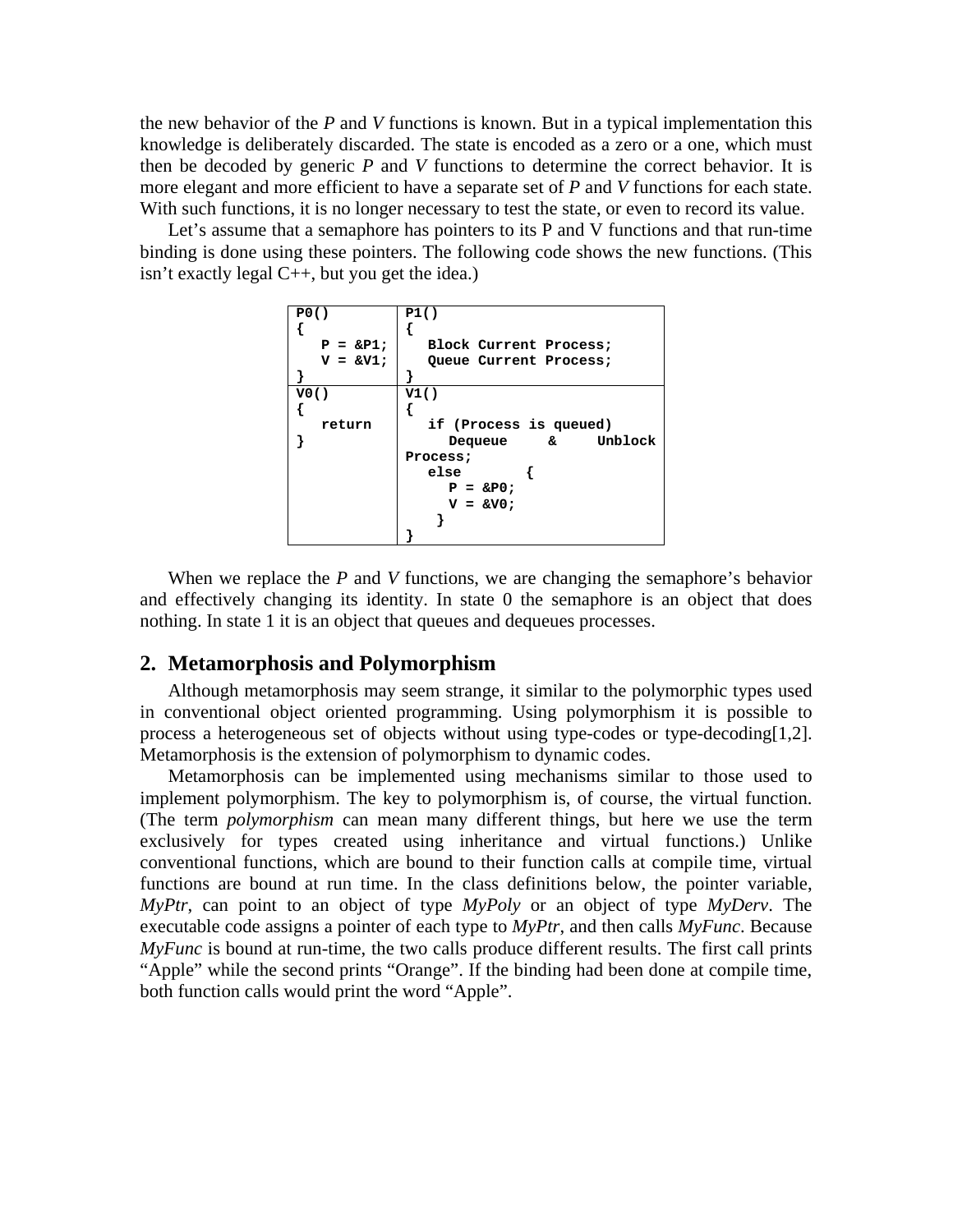```
class MyPoly 
{ 
    MyPoly * Next; 
    virtual void MyFunc( ) 
    { 
        cout<<"Apple"; 
    } 
} 
                                 class MyDerv : public MyPoly 
                                 { 
                                      virtual void MyFunc( ) 
                                      { 
                                          cout<<"Orange"; 
                                      } 
                                 } 
                     MyPoly * MyPtr; 
                     MyPoly * MyPtr; 
                     MyPoly Obj1; 
                     MyDerv Obj2; 
                     MyPtr = &Obj1; 
                     MyPtr->MyFunc( ); 
                     MyPtr = &Obj2; 
                     MyPtr->MyFunc( );
```
Dynamic binding is often used to process a heterogeneous collection of objects, as in the following code, which prints the type of each object in a list of objects.

```
Shape * Head; 
… 
float Total = 0.0; 
for (MyPoly * Temp = Head ; Temp != NULL ; Temp=Temp->Next) 
{ 
    Temp->MyFunc(); 
}
```
In the days before polymorphism, a type-code would have been used to distinguish between *MyPoly*, and *MyDerv*. The loop would decode the type-code to determine the correct *MyFunc* function. Like a state-code, the type-code represents lost information. When *MyPolys* and *MyDervs* are created, the correct procedure for printing the message is well known. Polymorphic types allow the correct *MyFunc* function to be appended to an object when it is created.

Both polymorphism and metamorphic programming allow us to replace explicit codes with subroutine addresses. Because these addresses give us specific behavior, they are significantly more useful than numeric codes.

#### **3. Metamorphosis and Simulation**

My students and I were first drawn to metamorphic programming because we wanted to find faster ways to simulate logic-level digital circuits. For a new VLSI circuit, a significant part of the development time is devoted to simulation, and the faster you can simulate a circuit, the more quickly you can bring it into the marketplace. The demand for speed is so overwhelming that it is worthwhile to explore "peculiar" types of programming if there is any chance that they will improve performance. We began exploring metamorphic techniques because we believed they would help us reduce simulation time, but we were amazed when we saw the final results. For most circuits we had a 7x increase in performance. The minimum improvement was 5x, and for one anomalous circuit we had an increase of 60x. We would have been happy with 50%. (See the sidebar for the experimental results.)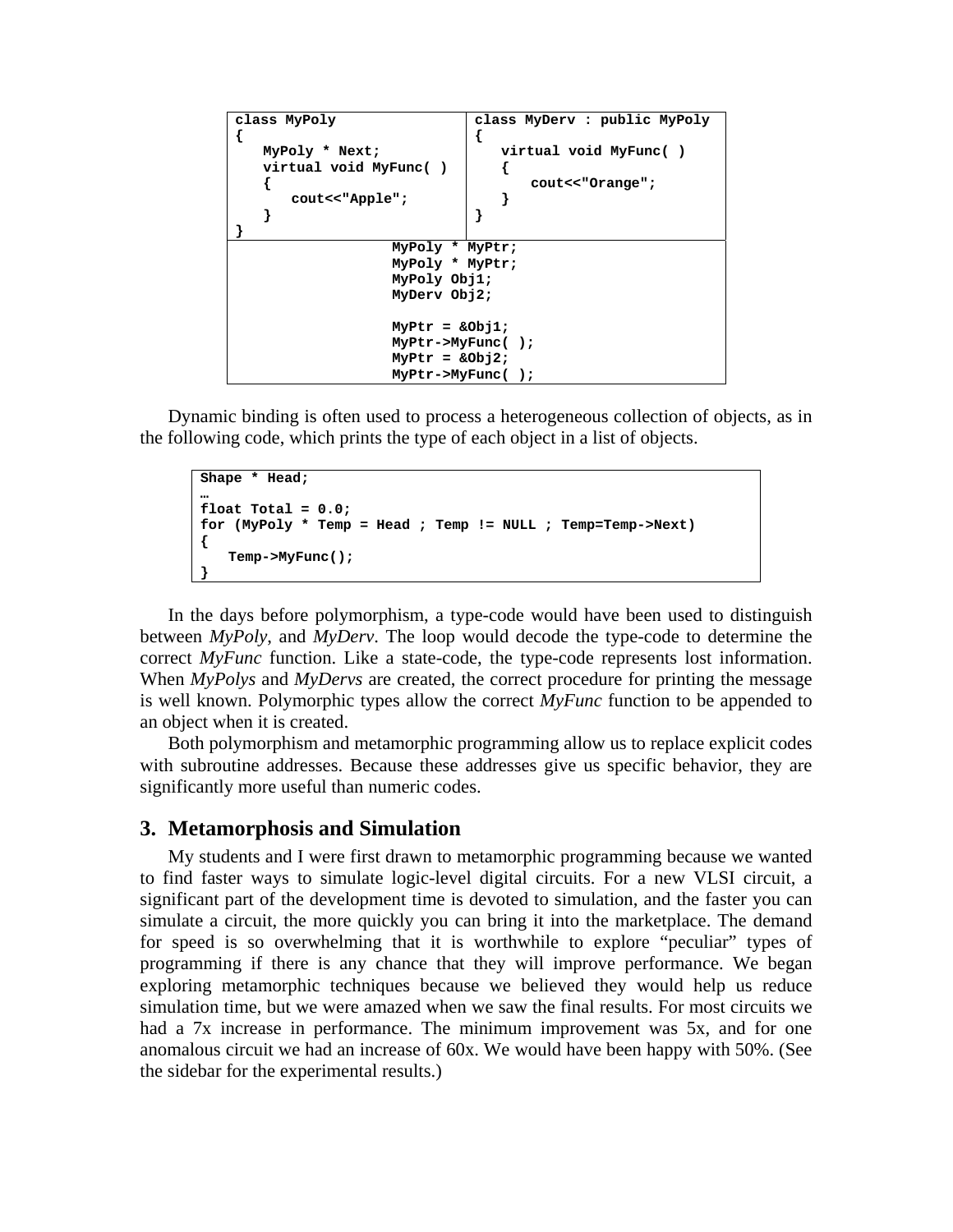The key to the increase in performance was not just metamorphic programming, but a collection of algorithms that were specifically designed for metamorphic programming. We have found that metamorphic programming improves the speed of many algorithms, but a direct translation into metamorphic code usually gives only a modest improvement. As in polymorphic programming, the strength of metamorphic programming lies in its ability to process a collection of heterogeneous objects. We have organized our algorithms to take advantage of this.

Our first step is to translate a logic circuit into a collection of objects. (This is true for *any* simulation.) A circuit, such as that of Figure 1, is transformed into interconnected collection of gates and nets (as wires are called) with an object representing each. Net objects have a *value* element that maintains the state of the circuit. Except for flip-

# **Experimental Data**

The following table compares the speed of our metamorphic simulator to that of a conventional simulator. Several standard simulation benchmarks are used[9]. The column labeled EVCF (Event Driven, Conditional-Free) gives the times for our metamorphic simulator. The results are expressed in CPU seconds of execution time. The hardware was a SUN 300MHz single processor Ultra SPARC-II with 128MB of RAM. Fifty thousand random input vectors were used for each test.

| <b>Circuit</b>    | <b>Conventional</b><br><b>Event-Driven</b> | <b>EVCF</b> | <b>Speedup</b> |
|-------------------|--------------------------------------------|-------------|----------------|
| C432              | 10.8                                       | 1.4         | 7.71           |
| C <sub>499</sub>  | 12.1                                       | 1.7         | 7.11           |
| <b>C880</b>       | 20.2                                       | 4.0         | 5.05           |
| C1355             | 43.2                                       | 5.6         | 7.71           |
| C1908             | 82.5                                       | 8.1         | 10.19          |
| C <sub>2670</sub> | 89.3                                       | 13.6        | 6.57           |
| C3540             | 128.5                                      | 15.3        | 8.40           |
| C5315             | 252.9                                      | 27.5        | 9.20           |
| C6288             | 2549.5                                     | 42.1        | 60.56          |
| C7552             | 396.8                                      | 40.2        | 9.87           |

flops, gates have no state and are treated as pure functions. Special scheduling techniques are used to simulate gate and net delays.



**Figure 1. A Sample Circuit.** 

During simulation, nets that change value are linked into a queue of pending changes. Objects are inserted into the tail of the queue, and are processed when they reach the head of the queue. Each object has one or more functions that change to reflect the state of the object. The simulator traverses the linked list and executes the current function for each object.

The main innovation that led to our dramatic increases in performance was the modeling of *both* gates and nets as state machines. It is obvious that nets have states, because they must have a value of either zero or one. Surprisingly, gates also have states. Compare the two AND gates of Figure 1. If either input of G1 changes, nothing happens.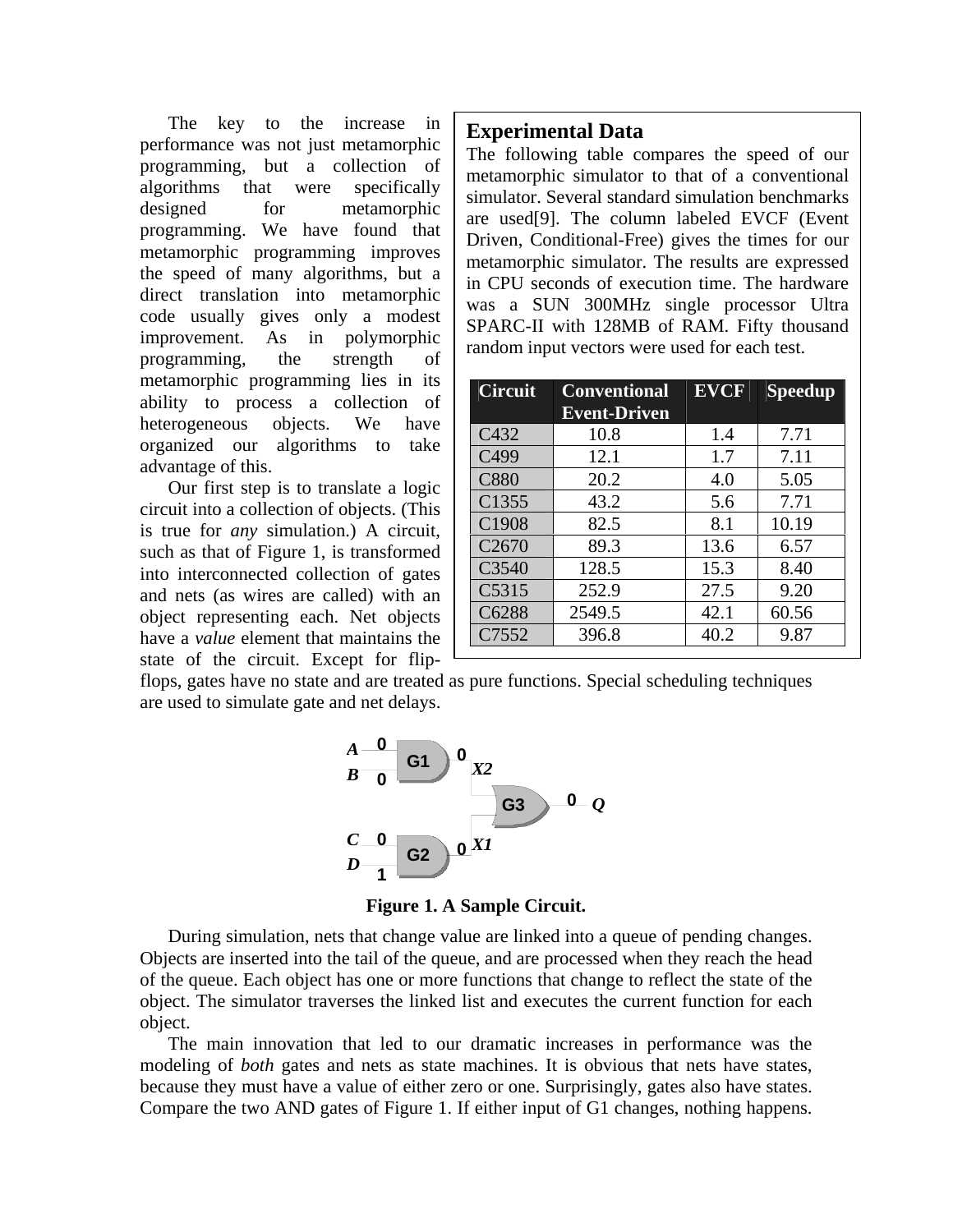However, if input C of G2 changes, output X1 changes, and the change propagates through gate G3 to output Q. Clearly G1 and G2 are in different states. We can consider the nets A and B to be state machines that transmit values to G1. In turn, we can consider G1 to be a state machine that that transmits values to X2.

The states of X1 and X2 are important only because of the effect they have on the state of G3. An explicit 1/0 value is not required for these nets, and any convenient method for representing the state will do. It *is* necessary to maintain a 1/0 state code for nets A, B, C, D, and Q because we must examine inputs for changes, and because we must report output values to the user.

Figure 2 shows the state machine for a net, and the data structure used to implement it. The input signal of the state machine is a change in value of the net. The output signals, *I* and *D*, are sent to the gate state machine. (For historical reasons, these signals are also known as *Increment* and *Decrement*.) The *Proc* element of the data structure points to the subroutine that will process the next change in the net. There is one subroutine for zero-to-one changes and another for one-to-zero changes. This pointer is the only state information that is maintained for the net. The *Next* and *Previous* elements are used for queuing, while the *Gate* element points to the gate that will receive the output signals from the net.



**Figure 2. A Net State Machine.** 

The state machine for a two-input AND gate and its associated data structure are given in Figure 3. This machine receives *I* and *D* signals from two different net state machines. Since the two inputs are symmetric, it is not necessary to distinguish between them. It is necessary, however, to keep track of the number of inputs that are equal to 1. If both inputs are equal to 1, then the output is equal to 1, otherwise the output is equal to 0. The output changes when a transition is made between states 1 and 2. The *Q* output causes the output of the gate to be added to the end of the simulation queue.



**Figure 3. A Gate State Machine.** 

Figure 3 shows the gate data structure. The *Incr* and *Decr* elements maintain the state of the machine. These elements point to the subroutines that handle the *I* and *D* inputs from the input machines. The input state machines "transmit" their inputs by calling one of these routines directly. The *Qrtn* element maintains the queuing state of the gate. The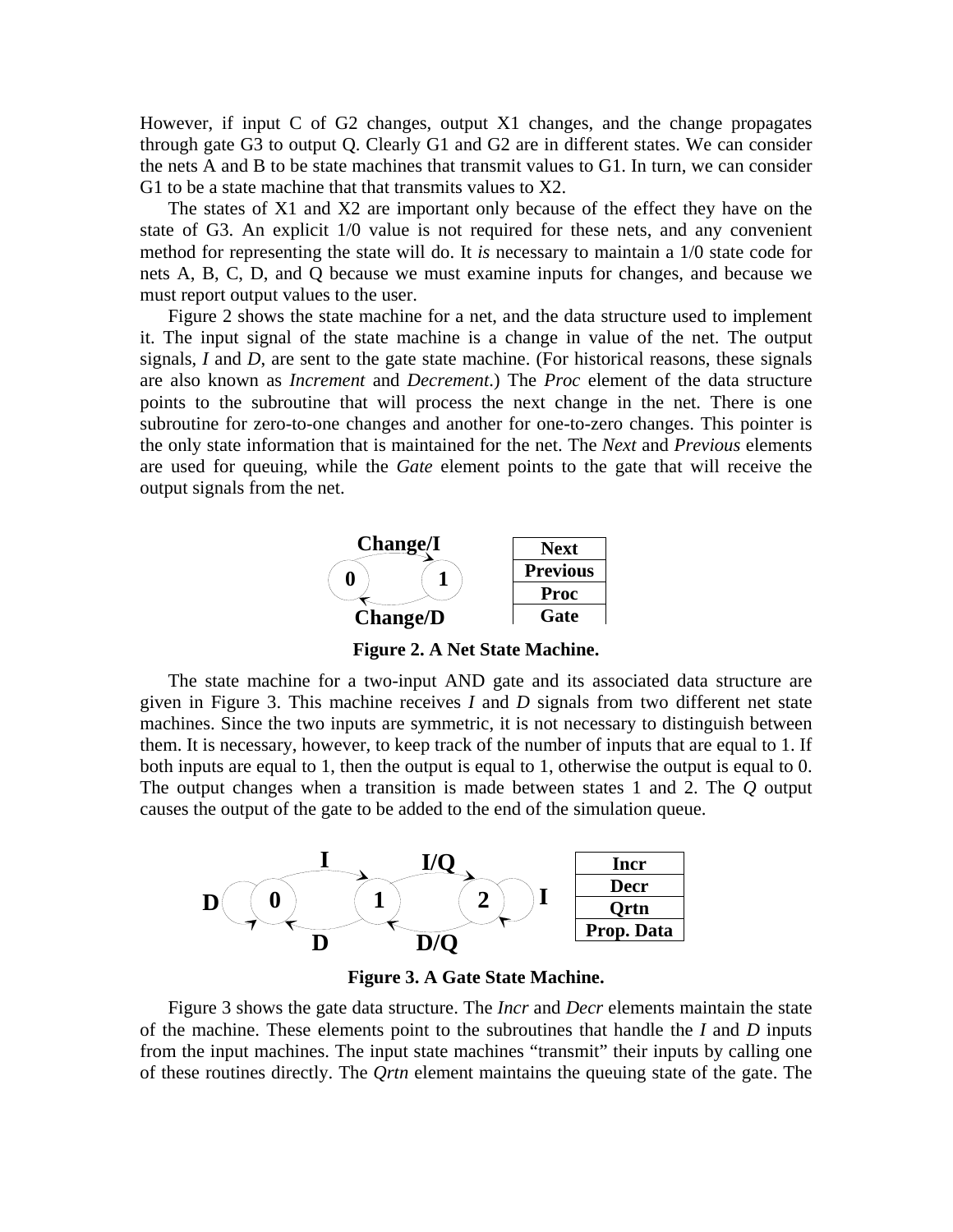queuing actions are dependent on the timing model, and are beyond the scope of this article.

The code to support the net and gate state machines is surprisingly simple. That for the net state machine is given below. The two subroutines *DProcessor* and *IProcessor*, toggle back and forth between one another to maintain the state of the net. The only difference between the two is that *IProcessor* calls the *Incr* subroutine and *DProcessor* calls the *Decr* subroutine. We have replaced tail recursions with computed goto statements to improve performance.

| IProcessor:                | DProcessor:                |
|----------------------------|----------------------------|
| $Cev->Proc = &EDProcessor$ | $Cev->Proc = &EIFrocessor$ |
| $Cat = Cev-> Gate;$        | $Cgt = Cev->Gate;$         |
| goto * Cgt->Incr;          | qoto * Cgt->Decr;          |

The code for the gate state machine given below is only slightly more complicated than the code for the net state machine. The *Decr0* and *Incr2* routines are never called. The other four routines change state by assigning new subroutine addresses to *Incr* and *Decr*. The two routines *Incr1* and *Decr2* call the queuing subroutine to queue the output net, while the routines *Incr0* and *Decr1* advance to the next queued net. As before, computed goto statements are used in place of subroutine calls.

| Incr0:                | $\texttt{Decr0:}$           |
|-----------------------|-----------------------------|
| $Cgt->Incr = &&Incr1$ | $Cev = Cev->Next;$          |
| $Cgt->Decr = &EDecr1$ | Goto *Cev->Proc;            |
| $Cev = Cev->Next:$    |                             |
| qoto *Cev->Proc;      |                             |
| Tncr1:                | $Decr1$ :                   |
| $Cgt->Incr = &&Incr2$ | $Cgt->Incr = &&Incr0$       |
| $Cgt->Decr = &EDecr2$ | $Cgt->Decr = &E\rho c r 0;$ |
| goto *Cgt->Queue;     | $Cev = Cev->Next;$          |
|                       | Goto *Cev->Proc;            |
| Tncr2:                | Decr2:                      |
| $Cev = Cev->Next:$    | $Cgt->Incr = &&Incr1$       |
| qoto *Cev->Proc;      | $Cgt->Decr = &EDecr1$       |
|                       | Goto *Cat->Oueue;           |

The rest of the code for our simulator is similar to that given above. The subroutines contain assignment statements, but no conditional statements and no loops. Computed goto's are used in place of subroutine calls. The code is a straight-line series of assignments with a few labels and computed goto's.

More information can be found in references [3-6].

## **4. But is this Good Code?**

If nothing else, our simulation algorithm is peculiar-looking. What is more, we have managed to violate most of the rules of good coding. We obviously don't consider the goto harmful, in fact it seems to be our most important tool. Not just gotos, but *computed* gotos, the very worst kind! We also don't seem believe that object definitions ought to be static. Indeed, we seem to go to extraordinary lengths to violate this rule, even to the extent of inserting assembly language into high-level programs. This is hardly the sort of thing we would recommend in computer science 101.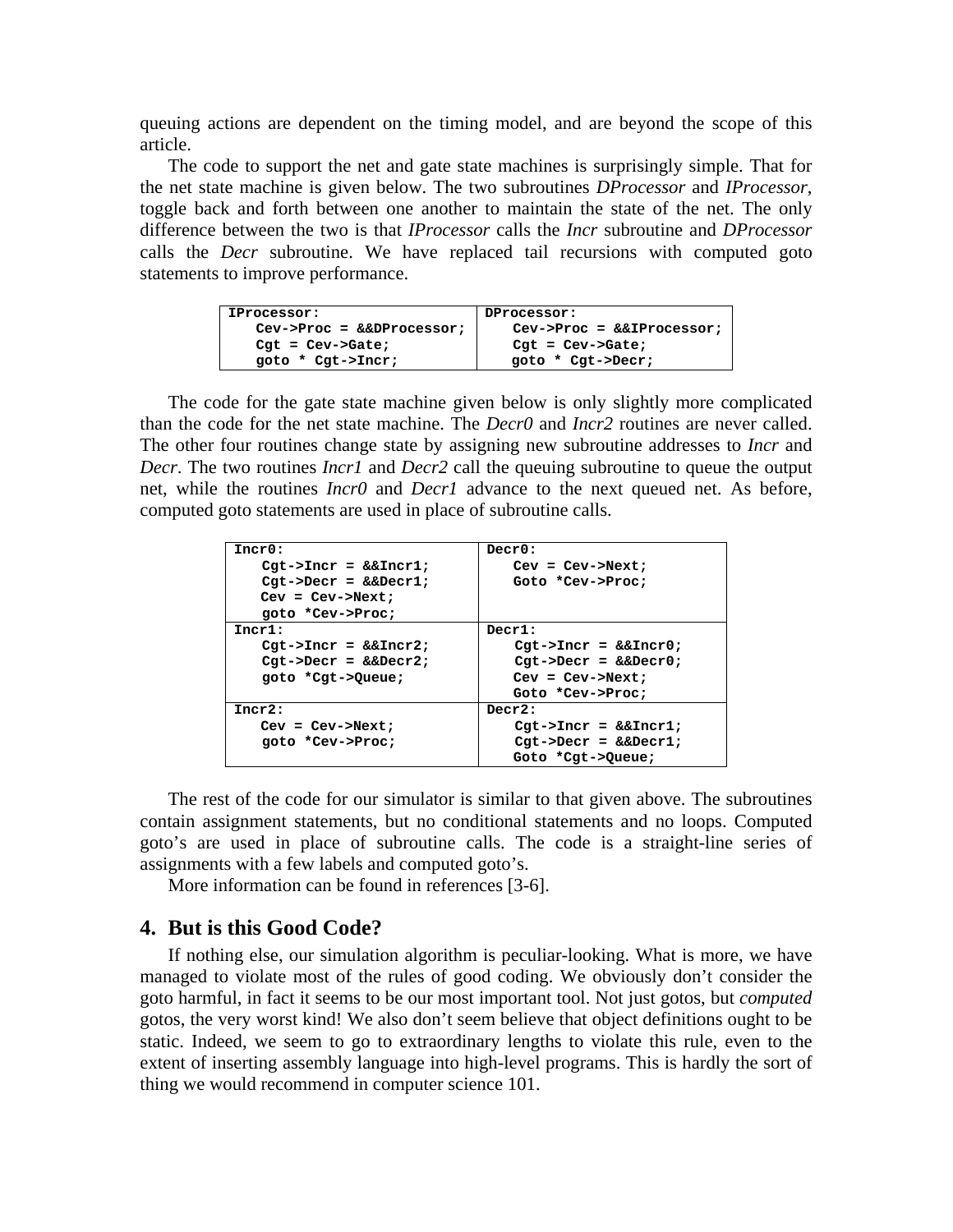We do, in fact, admit that our code leaves something to be desired. *But it's not our fault!* It's the fault of our tools. We *believe* in metamorphic programming, but using function pointers isn't the way to do it. We ought to be able to restrict object metamorphosis to a specified collection of definitions, each one of which is static. With function pointers we could morph anything to practically anything else. This isn't good, but our tools won't let us do anything else. (We could use the *State* pattern from the gang-of-four patterns[7], but that isn't necessarily elegant or efficient either.)

And what about all those gotos? We use them because our tools don't give us any way to specify cheap function calls. When we go from one subroutine to another, we don't need a new stack frame, we don't need a new return address, we don't need a new set of parameters, and we don't need any new local variables. We just need to get from one place to another, and we don't want to pay for a bunch of stuff we don't need. We could use tail recursion and ordinary function calls. Then we could cross our fingers and hope that our optimizer will be able to undo all the damage, but this seems a little chancy. It's like leaving off the *inline* keyword, hoping the compiler will guess right about what needs to be expanded in-line. (See [8] for a concurring opinion.)

No, we don't need better code. We need better tools. But before we discuss better tools, we need to look at a few more metamorphic algorithms. After all, no one is going to create a new set of tools just for one algorithm.

#### **5. Other Metamorphic Algorithms**

We have implemented metamorphic solutions to many common computer science problems, and are convinced that metamorphosis could be a powerful tool for many different problems. Any algorithm that uses state-data is a candidate for metamorphic programming. Algorithms, such as string matching and lexical analysis, which are explicitly state based, are readily adaptable to metamorphic techniques. Graph algorithms that maintain state data, such as shortest path and depth first search, are also good candidates. Even straightforward algorithms like sorting are somewhat state-based, since the behavior of the algorithm changes when the end of a list is encountered. We have chosen two examples to illustrate metamorphic programming. These are insertion sort, Quicksort. A number of other examples can be found on our website[9].

#### **5.1. Insertion Sort**

Our algorithm is based on the iterative algorithm given below. The objects to be sorted are stored in a doubly linked list and sorting is done by calling the same function for each object in the list. Each object has two functions, a forward routine and a backward routine. The forward routine replaces the outer loop of the iterative algorithm, while the backward routine replaces the inner loop.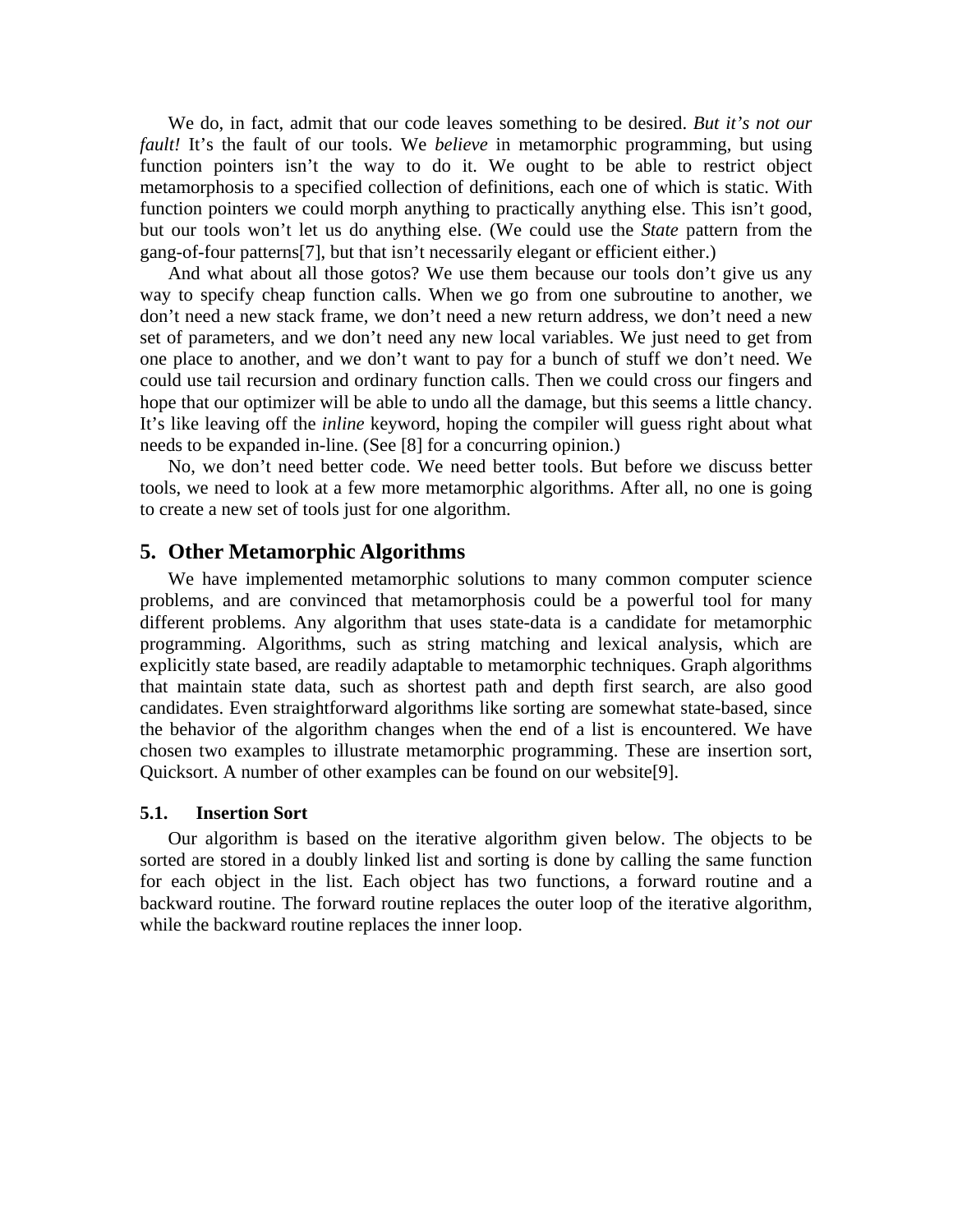```
for (long i=1 ; i<n ; i++) 
{ 
   long x = L[i]; for (long j=i-1 ; j>=0 && L[j]>x ; 
j--) 
 { 
        L[j+1] = L[j]; 
 } 
   L[i+1] = x;}
```
The code for the forward and backward routines is given in below. Each object to be sorted points to the *Forward* and *Backward* functions. During the forward traversal, each object is removed from the list and reinserted into its proper position in the sorted portion of the list. A backward traversal is used to locate the proper position for the removed element. Once the removed element is reinserted, the forward traversal resumes. Terminator objects pointing to the EOL and SOL routines are used at the ends of the list to terminate traversals.

| Forward:                          | Backward:                         |
|-----------------------------------|-----------------------------------|
| This = $Current;$                 | if (This->Value < BackPtr->Value) |
| $Current = Current->Next;$        |                                   |
| $BackPtr = This->prev;$           | $BackPtr = BackPtr->Prev:$        |
| $\frac{1}{\sqrt{2}}$ unlink:      | goto * BackPtr->BackwardRtn;      |
| $This$ ->Next->Prev = This->Prev; |                                   |
| This->Prev->Next = This->Next;    | else                              |
| goto * BackPtr->BackwardRtn;      |                                   |
|                                   | $This$ ->Next = BackPtr->Next;    |
|                                   | $This$ ->Prev = BackPtr;          |
|                                   | $BackPtr->Next->Prev = This;$     |
|                                   | $BackPtr->Next = This;$           |
|                                   | goto * Current->ForwardRtn;       |
|                                   |                                   |
| EOL:                              | SOL:                              |
| return                            | $This$ ->Next = BackPtr->Next;    |
|                                   | $This$ ->Prev = BackPtr;          |
|                                   | $BackPtr->Next->Prev = This;$     |
|                                   | $BackPtr->Next = This;$           |
|                                   | goto * Current->ForwardRtn;       |

This example illustrates one of the most important benefits of metamorphic programming: the elimination of "Are we there yet?" programming. The iterative insertion sort algorithm is like a child on a long trip who continually asks "Are we there yet?" The outer loop executes the same test "i<n" over and over, searching for the end of the list. In object oriented programming, objects should "know" when they are at the end of the list. Repetitive testing shouldn't be required. Admittedly we've cheated a bit by using terminator objects, but the algorithm can easily be rewritten to eliminate them. We invite the interested reader to give it a try.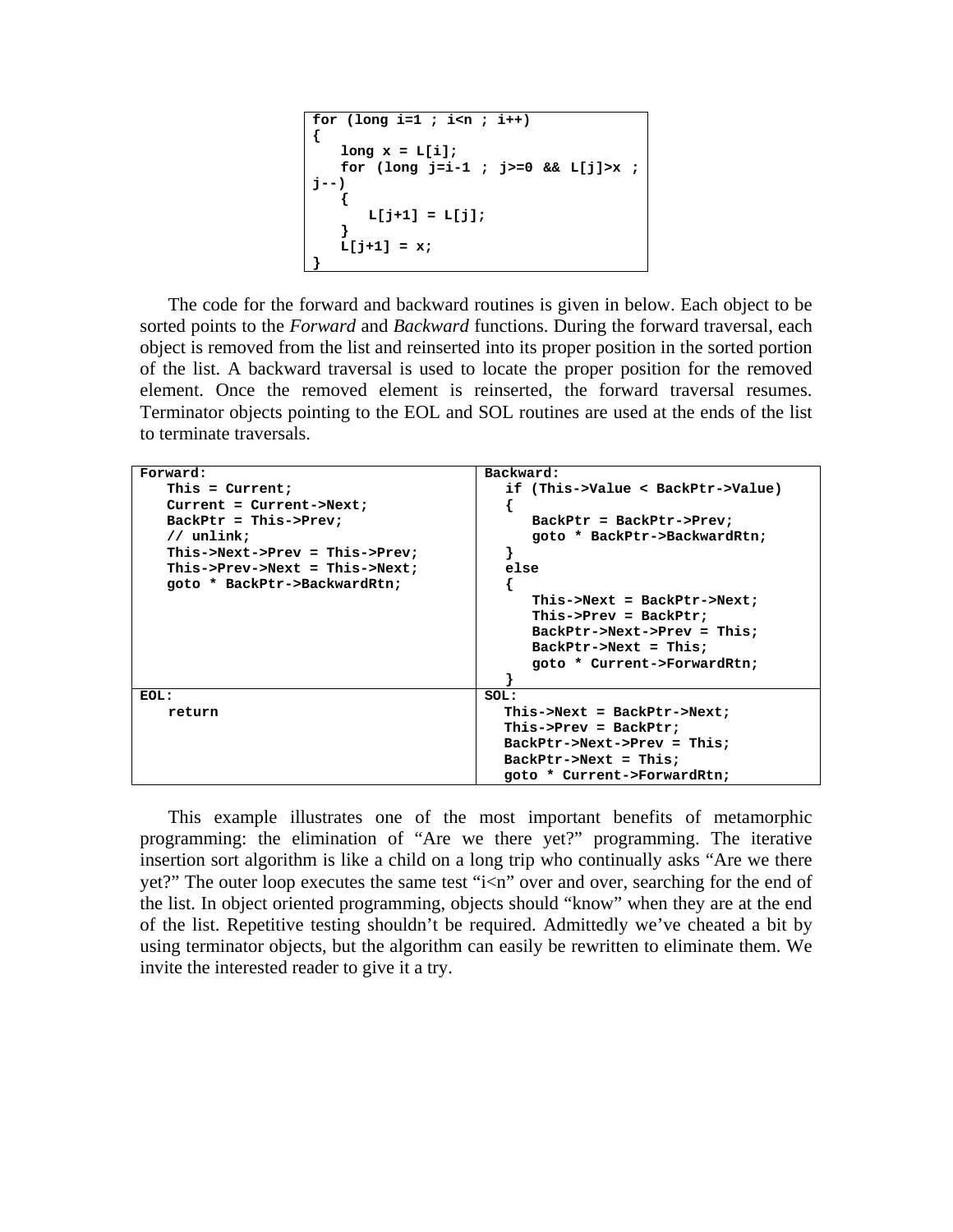# **5.2. Quicksort**

Metamorphic programming does not require linked lists; arrays will work just as well. In our Quicksort algorithm the objects to be sorted are stored in an array. When a list is split, two new sub-lists are created. The algorithm continues iteratively with one list and pushes the other onto a stack. If the current list contains fewer than two elements, the stack is popped. The popping continues until a list with two or more elements is found or until the stack becomes empty. When the stack becomes empty the algorithm terminates.

A list is split by calling the *Process* function of each object. Each object has two data items, a value and a pointer to a processing routine. The last element in the list points to the *LastTest* subroutine. All other objects point to the *Test* subroutine. Because lists are divided into smaller and smaller sub-lists, it is necessary to morph the last object in each list into a list terminator.

Stack processing is also done metamorphically. Each stack element is an object that contains the list boundaries and a pointer to a processing routine. The last stack element is a terminator whose processing routine terminates the sort algorithm. The code for the *Test* and *LastTest* routines is given below.

# **Information and Conditional Branches**

Array and list processing loops like "for  $(i=0; i\leq n; i++)$ " are not just annoying, they are bad mathematically. A conditional test provides information to a program. If p is the probability that " $i$ <n" is true, then the information provided by the test is  $(1-p)$  $lg \frac{1}{2} + (1-p)lg \frac{1}{2}$ *p p*  $I_t = p \lg \frac{1}{p} + (1-p) \lg \frac{1}{(1-p)}$ . This formula achieves its maximum value, 1, when p=.5. (That is, when true and false are equally likely.) For an array of ten elements there will be nine true results and one false result making  $p=0$ . In this case,  $.1 \cdot \lg 10 = 0.469$  $I_t = .9 \cdot \lg \frac{10}{9} + .1 \cdot \lg 10 = 0.469$ . If there are one thousand elements, then  $.001 \cdot \lg 1000 = 0.0114$  $I_t = .999 \cdot \lg \frac{1000}{999} + .001 \cdot \lg 1000 = 0.0114$ . The point is that the program is doing much work to obtain little information. Compare

the array termination test with the keycomparison test in Quicksort, "*This->Value < Pivot->Value*". The probability of this condition being true is .5 (a fact that we have verified experimentally), thus the test yields the maximum amount of information. (The information provided by the insertion sort key test, "*This->Value < BackPtr- >Value*," goes to zero as *n* goes to infinity, suggesting that the algorithm is not using its comparisons effectively.)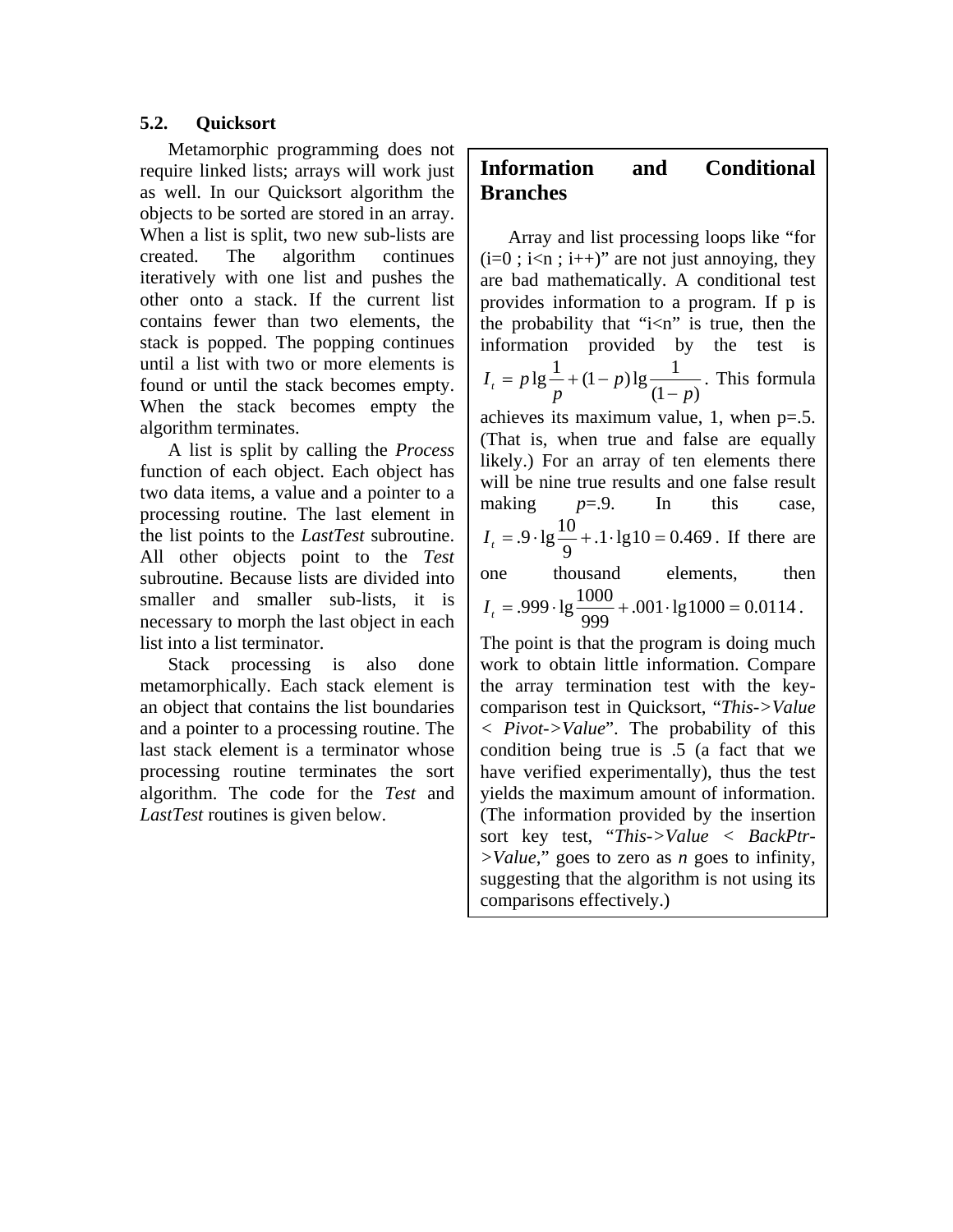```
Test: 
   if (This->Value < Pivot->Value) 
 { 
      Split++; 
      Swap(This->Value, 
        Split->Value); 
   } 
   This++; 
   goto * This->Process; 
                                        LastTest: 
                                           if (This->Value < Pivot->Value) 
                                           { 
                                              Split++; 
                                              Swap(This->value, 
                                                 Split->Value); 
                                           } 
                                           Swap(Pivot->Value, 
                                              Split->Value); 
                                          // Demorph last element 
                                           This->Process = &&Test; 
                                           // push first sublist 
                                           List->First = First; 
                                           List->Last = Split-1; 
                                           List->Process = &&NewList; 
                                           List++; 
                                           // iterate through 2nd sublist 
                                           First = Split+1; 
                                           goto NewList;
```
The *NewList* routine, which sets up a new list and pops the stack, is given below.

```
NewList: 
   if (Last <= First) 
   { // Pop List 
      List--; 
      First = List->First; 
      Last = List->Last; 
      goto * List->Process; 
 } 
  // Set up list and process 
   Split = First; 
   Pivot = First; 
   This = First+1; 
   Last->Process = &&LastTest; 
   goto * This->Process;
```
# **6. Better Tools**

If metamorphic programming is ever to become a serious alternative to iterative programming, we need to eliminate warts from our metamorphic programs. We need *real*  metamorphic objects, not just objects that are programmed that way. We need objects that are declared to be metamorphic, with clearly specified rules that are checked by the compiler. This is not really a new idea because almost anything you can think of has been implemented in some language somewhere, and metamorphosis is no exception. But in our research we cannot afford to fool around with arcane or experimental languages. We are attempting to build simulation tools that will be used to verify the next generation of VLSI circuits, and we need to concentrate on mainstream languages like Java, C++, and Visual Basic. The same is true for anyone who wants to use metamorphic programming in a mainstream application. Fortunately, the changes required to support metamorphosis are relatively minor.

To show the simplicity of metamorphic language features, it is necessary to look at the low-level implementation of an object. Suppose we have three classes, A, B, and C. A is the base type from which B and C are derived. Classes B and C do not define any new data items. Class A has a number of virtual functions that are overridden in classes B and C. Other than the overrides, classes B and C define no new functions. The compiler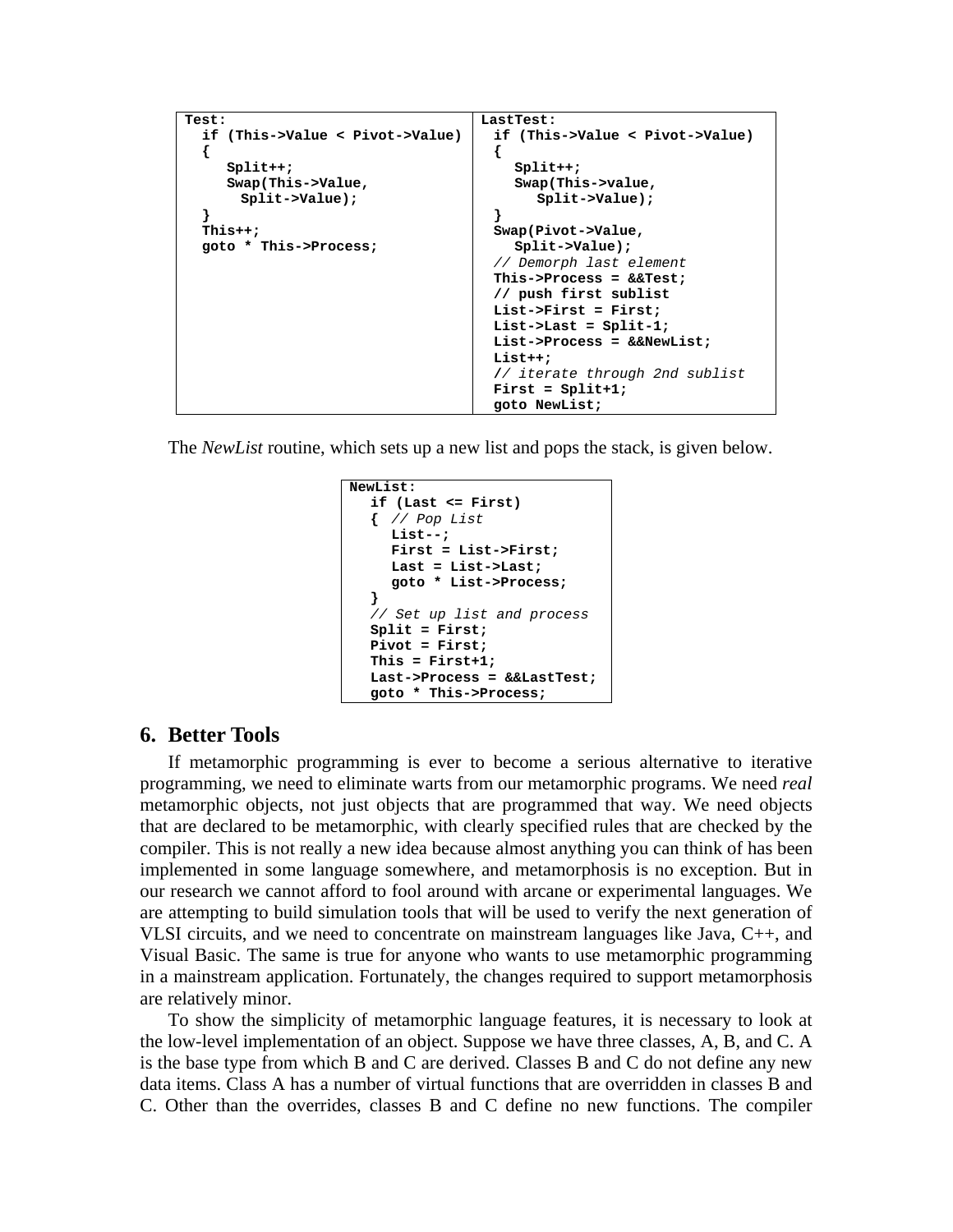creates an object called a vtable for each class. The vtable contains a pointer to each virtual function defined by the class, or inherited by the class. Each object of the class contains a pointer to the vtable.

Because of the restrictions we have placed on classes B and C, All four objects have the same data items, and all three vtables have the same layout. It is possible to morph objects between types A, B, and C by replacing the vtable pointer. Because this replaces all virtual functions, we call this *complete metamorphosis*. Complete metamorphosis is quite trivial to implement. Syntactically, we could use a statement such as the following. (We are using verbose statements for clarity. We expect that compiler designers would choose something more elegant.) This statement could be implemented with one or two assembly language instructions, and could be easily verified. Few, if any changes would be needed in class definition syntax.

#### **Morph Object1 [from A] to B;**

We could go one step further with complete metamorphosis and permit the classes A, B, and C to define different sets of data items. In this case, it would be necessary to formally declare A, B, and C as mutually morphable classes, since any object of type A would need to contain all data items declared by B and C, even though these items would not be accessible to A's functions.

Complete metamorphosis is easy, but it's not always feasible. This is especially true when we combine several state machines together into a single object. Suppose we have five state machines embedded in a single object, with five states for each machine. To model the object using complete metamorphosis, it would be necessary to define 3125 different classes to capture all state combinations. To simplify the construction of such objects, we propose a more dynamic technique called *partial metamorphosis*. Partial metamorphosis allows individual members of the vtable to be replaced, but requires each object to have its own personal copy of the vtable. (The affected portion of the vtable could be integrated into the object itself, eliminating the double indirection.)

Partial metamorphosis can be faked using function pointers, but there are problems with this approach. The only tool that the compiler has for determining the correctness of an assignment to a function pointer is the function type. This can lead to difficult-todiagnose program errors if an incorrect value is assigned to a pointer variable. We need an alternative technique that restricts the list of functions that can participate in a metamorphosis operation.

In the code below, we define a function ABC, which has no body of its own, but will act as a dynamic reference to either A, B, or C. It is necessary for the function headers of ABC, A, B, and C to be identical. Even though the function header of D is identical to that of ABC, ABC is not permitted to refer to D. We can enhance the morph statement for partial metamorphosis, as shown below. In this case the operands of the statement are functions instead of objects and classes.

#### **morph ExampleObject.ABC to ExampleObject.A;**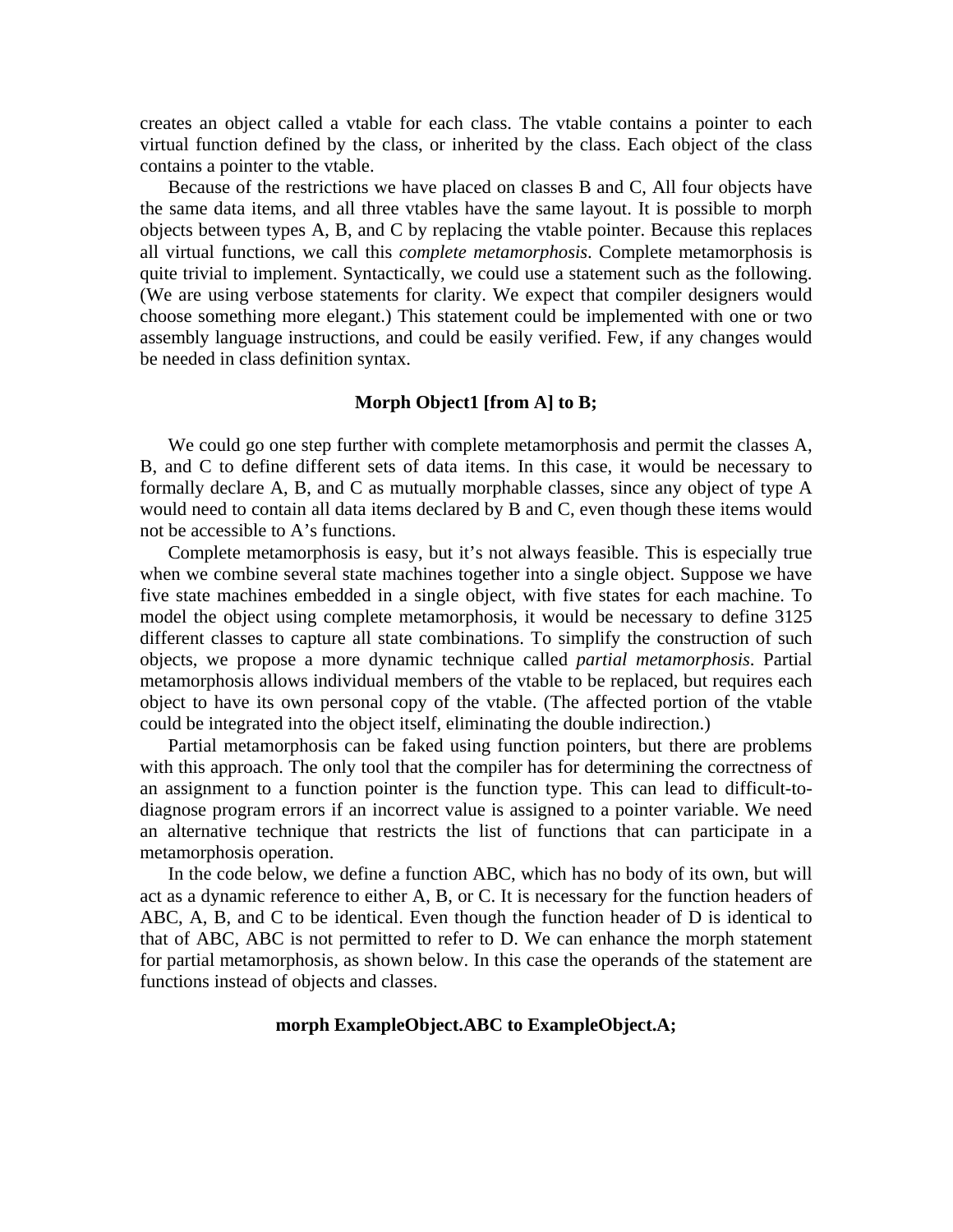```
class CExample 
{ 
public: 
    void ABC(void) one of A, B, C; 
private: 
    void A (void) 
    { 
 … 
    } 
    void B (void) 
    { 
 … 
    } 
    void C (void) 
    { 
 … 
    } 
    void D (void) 
    { 
 … 
 } 
};
```
# **7. Metamorphic Functions**

Even though we've committed the worst of all sins by using computed goto's, we insist that a slight change in compiler technology could transform this into clean wellstructured code. We were forced into using goto's because we need cheap function calls that share the same parameters, local variables, and return address. Even though each routine is a segment of a larger function, we usually don't think of them this way. It is easier to program if we consider the code segments to be functions, and the goto's to be function calls. Because the stack frame is shared between these "functions," it is convenient to think of the "function call" as replacing the body of the current function. Thus, we tend to think of a code segment as a *metamorphic function* that can be dynamically transformed into some other function.

The concept is similar to the concept of multi-threading. Threads are cheap processes that share the same address space and other resources, metamorphic functions are cheap function calls that share stack frames. We believe that metamorphic functions should be organized into mutually morphable groups. When a function calls another function from its own group, no new stack frame will be created. When it calls a function in a different group, a new stack frame and return address will be created. The declaration should be similar to the C++ *inline* declaration, except that a group name will be used to identify the group to which the function belongs. This syntax is illustrated in below, using the keyword *segment*. We also use the keyword *primary* to identify functions that can be called from outside their group. Although most of our applications clearly distinguish between the primary entry point of a function and its internal segments, we are not convinced that this would be a useful distinction in a more general context. A single keyword may suffice for all metamorphic functions.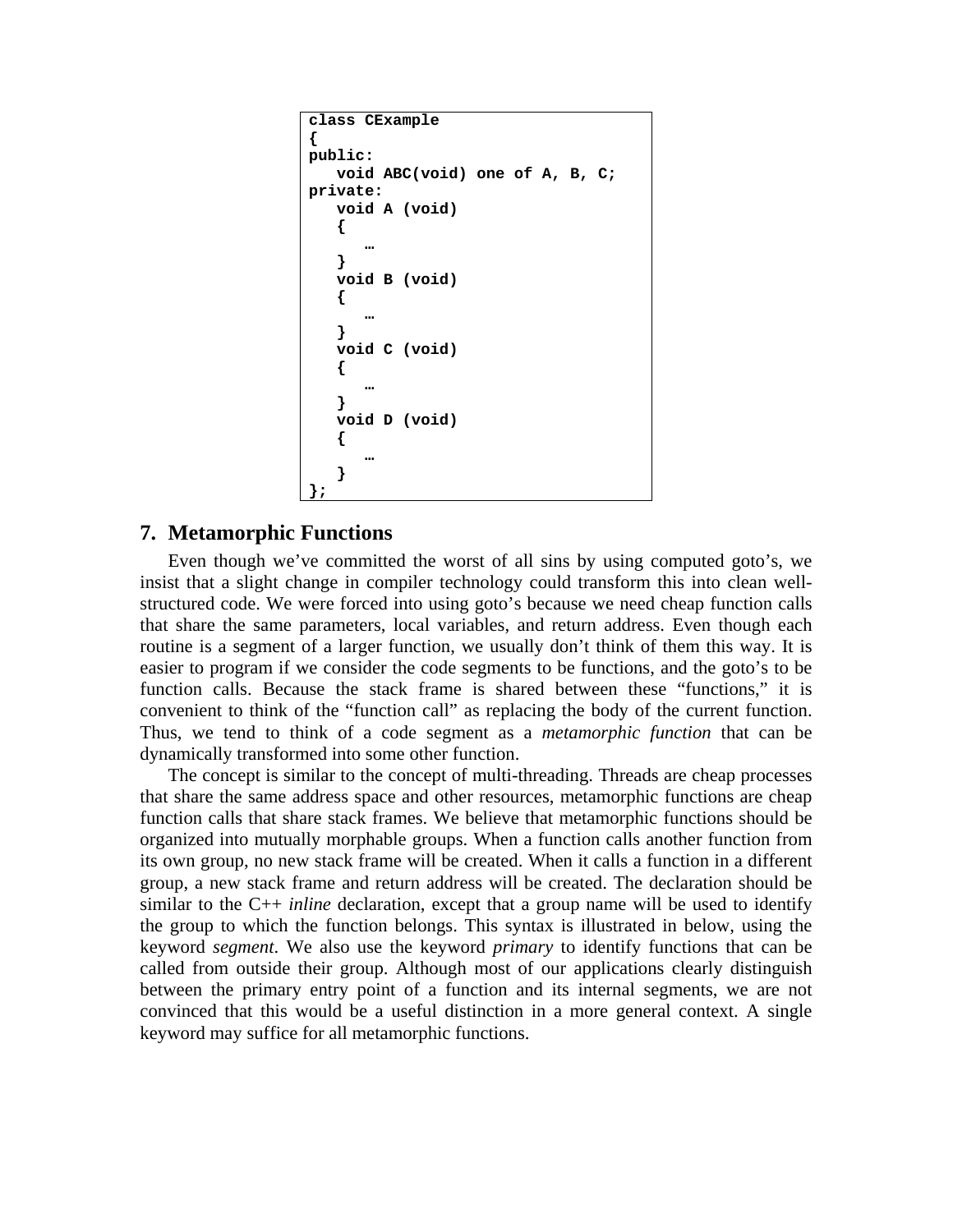```
class MyObj 
{ 
public: 
    MyObj *Next; 
    primary Exam1 void ProcessList(void) 
    { 
        ProcessObject(); 
    } 
    segment Exam1 virtual void ProcessObject(void) = 0; 
}; 
class OtherObj1 : public MyObj 
{ 
public: 
    segment Exam1 virtual void ProcessObject(void) 
    { 
        // process object here 
        if (Next != NULL) 
        { 
           Next->ProcessObject(); 
        } 
    } 
}; 
MyObj * Head;
```
In the preceding code, we assume that there are several different classes derived from *MyObj*, and that each of them overrides the function *ProcessObject*. The variable *Head* is assumed to be the head of a list of objects. To process this list, we use the single function call given below. No loop is required. It is possible to avoid testing the *Next* variable for *NULL* by using a trailer object whose sole function is to terminate a linked list of objects, or by using a different function for the last object in the list.

```
Head->ProcessList();
```
## **8. Conclusion**

We have found metamorphic programming to be an effective tool in our search for more efficient algorithms, particularly in the area of logic simulation. We have created metamorphic solutions for many different problems, far too many to describe here. We have found that virtually all of these implementations have given us some increase in performance, although seldom to the degree that we have observed in logic simulation. On the other hand, we are just scratching the surface of metamorphic programming. There are many variant solutions to the problems we have discussed here, some of which may be significantly more efficient than the solutions we have found. Much more work is needed to discover the most efficient and effective metamorphic techniques for various different problems. The most important problem is the lack of metamorphic constructs in mainstream high-level languages. It is our hope that such features will be provided in the future, and that metamorphic programming will become an important tool in the future.